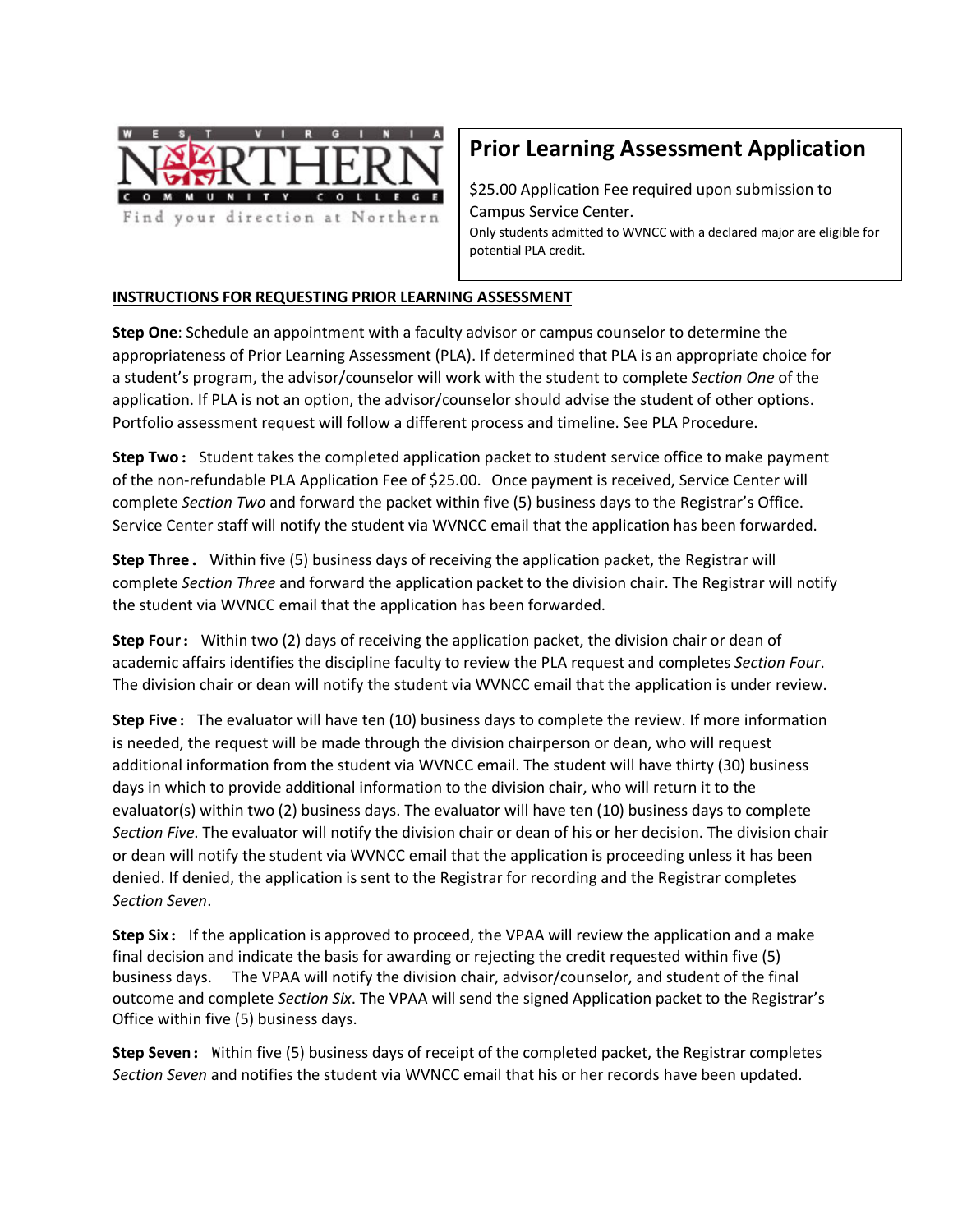Notation will be made by the Registrar's Office in the student's official record of the outcome and (if applicable) the transcript will be updated.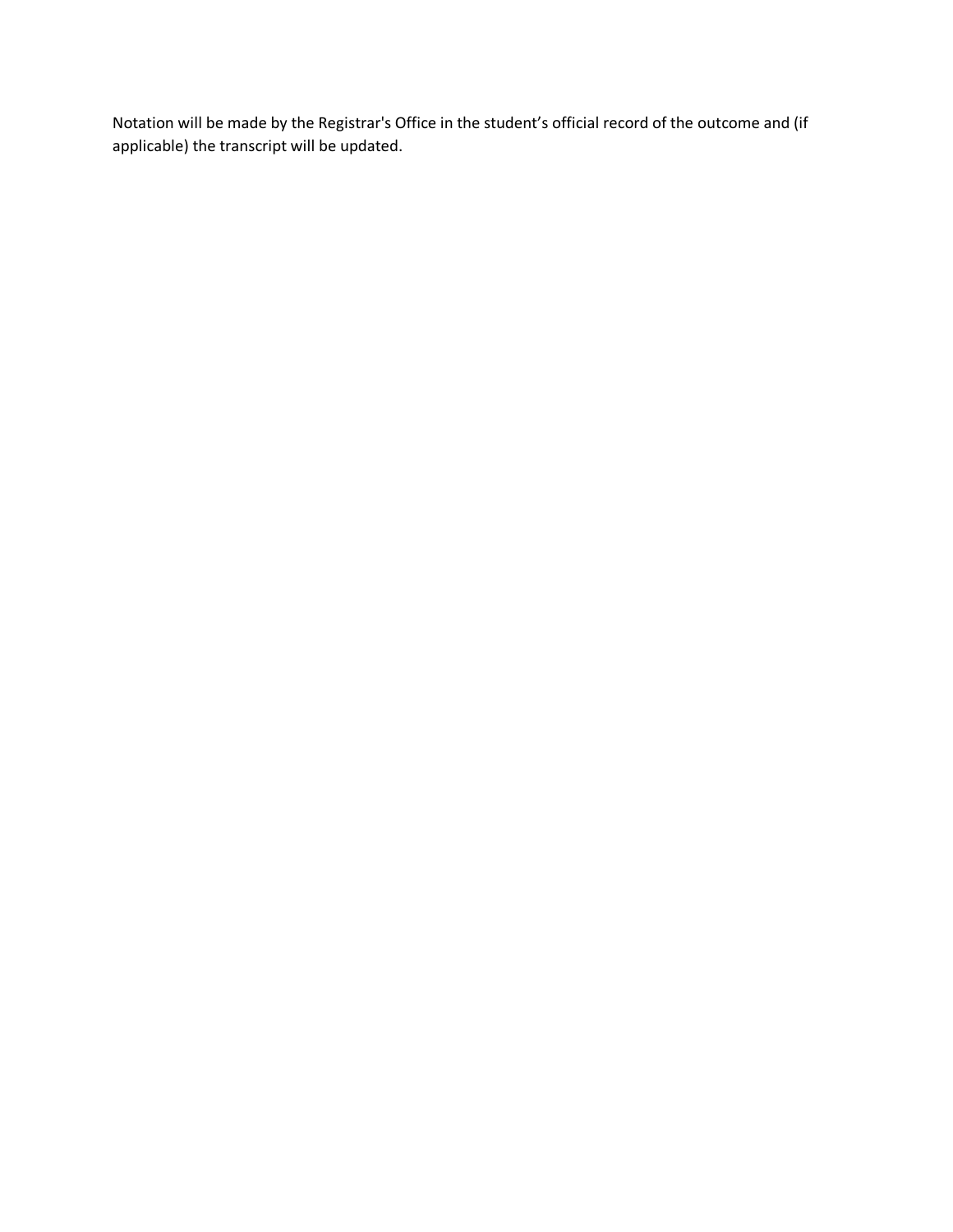#### *APPLICATION (Please print legibly)*

#### *SECTION ONE: Completed by the student in consultation with advisor/counselor*

| Name:                                                                                                                                                                                                                         |        |       |                                                                                                     |  |  |
|-------------------------------------------------------------------------------------------------------------------------------------------------------------------------------------------------------------------------------|--------|-------|-----------------------------------------------------------------------------------------------------|--|--|
|                                                                                                                                                                                                                               | Last   | First | Middle or Maiden                                                                                    |  |  |
|                                                                                                                                                                                                                               |        |       |                                                                                                     |  |  |
|                                                                                                                                                                                                                               |        |       |                                                                                                     |  |  |
|                                                                                                                                                                                                                               | Street |       |                                                                                                     |  |  |
|                                                                                                                                                                                                                               | City   | State | Zip Code                                                                                            |  |  |
| Email: <u>Contract Communication</u>                                                                                                                                                                                          |        |       | @wvncc.edu (only college email accounts will be used)                                               |  |  |
| Home Phone: Now a series and the series of the series of the series of the series of the series of the series of the series of the series of the series of the series of the series of the series of the series of the series |        |       |                                                                                                     |  |  |
|                                                                                                                                                                                                                               |        |       | Program: __________________Certificate (Max credits 15) _______ Associates (Max credits 30) _______ |  |  |

Please briefly describe the learning credit you are requesting:

\_\_\_\_\_\_\_\_\_\_\_\_\_\_\_\_\_\_\_\_\_\_\_\_\_\_\_\_\_\_\_\_\_\_\_\_\_\_\_\_\_\_\_\_\_\_\_\_\_\_\_\_\_\_\_\_\_\_\_

| Course Prefix   Course Title | Credit | Name of Division |
|------------------------------|--------|------------------|
| and Number                   | Hours  | Chair or Dean    |
|                              |        |                  |

Documentation Required: Students applying for PLA must submit supporting documentation. Recommended documents are verification of length of employment and position held, job description, letter of recommendation from supervisor (on company letter head), certificates of completion for noncredit courses or workshops, work product, etc.

\_\_\_\_\_\_\_\_\_\_\_\_\_\_\_\_\_\_\_\_\_\_\_\_\_\_\_\_\_\_\_\_\_\_\_\_\_\_\_\_\_\_\_\_\_\_\_\_\_\_\_\_\_\_\_\_\_\_\_\_\_\_\_\_\_\_\_\_\_\_\_\_\_\_\_\_\_

*Student's Signature Date*

*WVNCC Advisor's Signature (Required) Date Completed Application Received*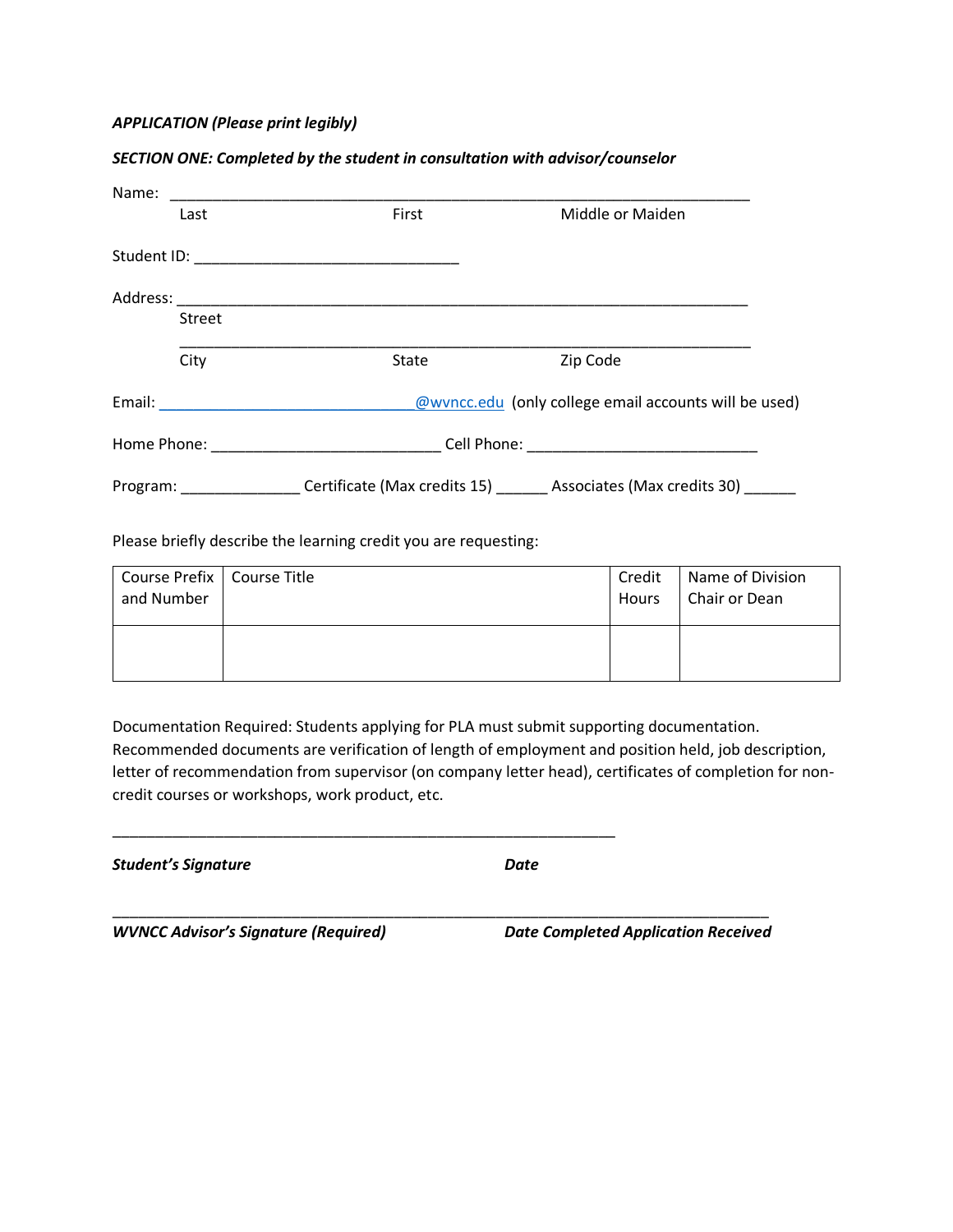# **Office Use Only**

| SECTION TWO: Student submits the application packet to the Service Center. Upon receipt of payment,<br>Service Center staff will forward the application to the Registrar within five business days and natify<br>the student via WVNCC email that the application has been forwarded. |                                                                                                                                                                                                                                |
|----------------------------------------------------------------------------------------------------------------------------------------------------------------------------------------------------------------------------------------------------------------------------------------|--------------------------------------------------------------------------------------------------------------------------------------------------------------------------------------------------------------------------------|
| 1. Business Office: Received application along with the \$25.00 application fee.                                                                                                                                                                                                       |                                                                                                                                                                                                                                |
|                                                                                                                                                                                                                                                                                        | <b>Recipient and Date</b>                                                                                                                                                                                                      |
| <b>SECTION THREE (completed within five business days)</b><br><b>REGISTRAR</b>                                                                                                                                                                                                         |                                                                                                                                                                                                                                |
| 2. Registrar's Office: Entered application in SPACMNT.                                                                                                                                                                                                                                 |                                                                                                                                                                                                                                |
| Catalog Year: ____________________ Term Processed: ___________                                                                                                                                                                                                                         | <b>Recipient and Date</b>                                                                                                                                                                                                      |
| Registrar forwards application to the Division Chair or to the Dean of Academic Affairs (BOG<br>applications) and notifies the student via WVNCC email.                                                                                                                                |                                                                                                                                                                                                                                |
| <b>SECTION FOUR (completed within two business days)</b><br><b>Division Chair or Dean of Academic Affairs</b><br>Forwards the information to the appropriate faculty reviewer or team.                                                                                                 |                                                                                                                                                                                                                                |
|                                                                                                                                                                                                                                                                                        | <b>Recipient and Date</b>                                                                                                                                                                                                      |
| SECTION FIVE (completed within ten business days unless additional information is requested)<br><b>Faculty/team Review</b><br>$\Box$ Approved for PLA<br>$\Box$ Denied for PLA and reason:                                                                                             |                                                                                                                                                                                                                                |
| Discipline faculty signature example and the set of the set of the set of the set of the set of the set of the                                                                                                                                                                         | Date and the contract of the contract of the contract of the contract of the contract of the contract of the contract of the contract of the contract of the contract of the contract of the contract of the contract of the c |
| For Portfolio Requests: Assigned Evaluator or Evaluation Team names:                                                                                                                                                                                                                   |                                                                                                                                                                                                                                |
| Forward application and documentation to the VPAA's office.                                                                                                                                                                                                                            |                                                                                                                                                                                                                                |
| <b>SECTION SIX</b><br><b>VPAA</b> (completes within 5 business days)                                                                                                                                                                                                                   |                                                                                                                                                                                                                                |
| $\Box$ Approve<br>$\Box$ Deny & Reason $\Box$                                                                                                                                                                                                                                          |                                                                                                                                                                                                                                |
| <b>VPAA Signature</b>                                                                                                                                                                                                                                                                  | Date                                                                                                                                                                                                                           |

VPAA submits completed application to the Registrar's office